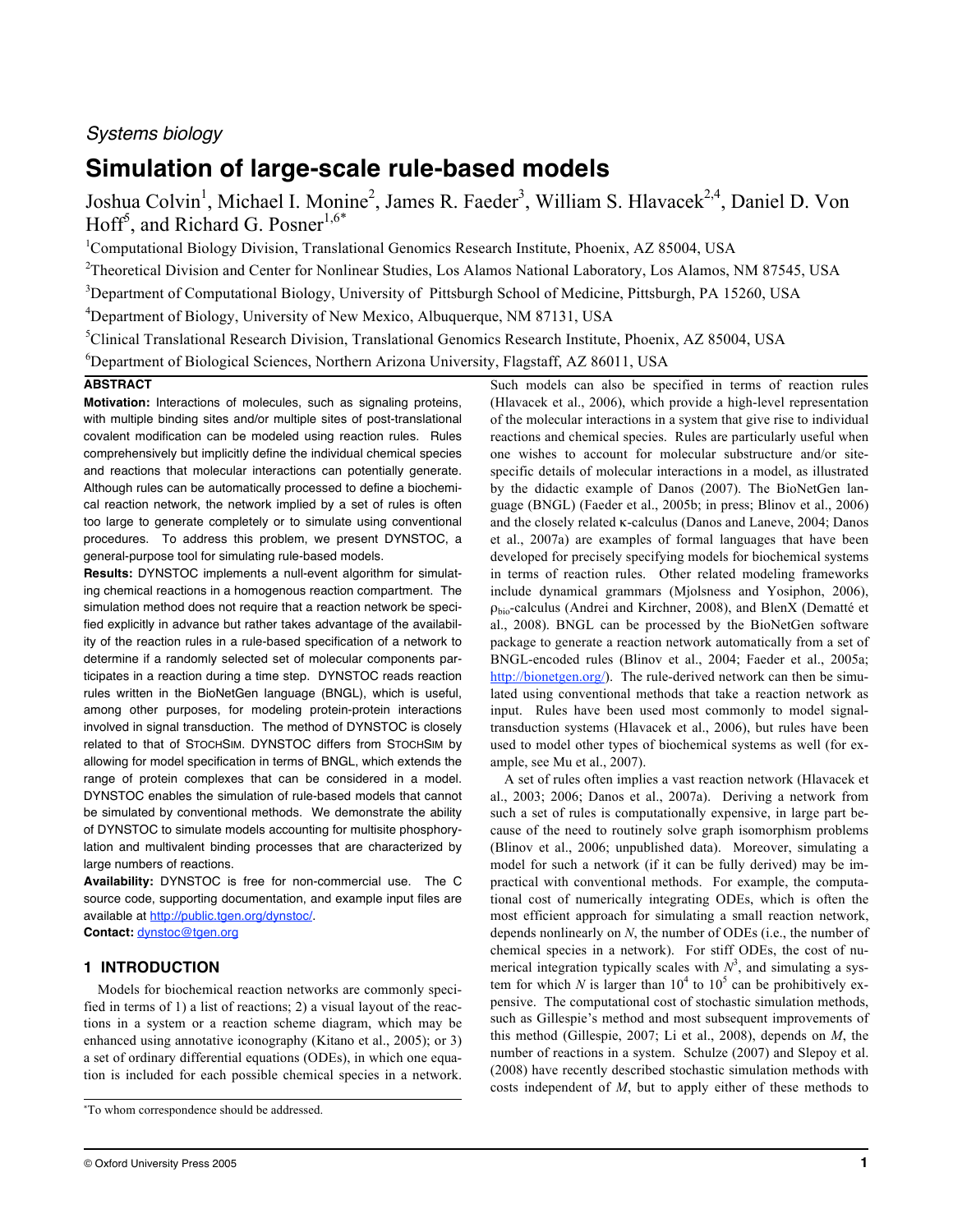simulate a rule-based model, one must first generate a network from rules, which again is costly.

 The expense of network generation can be avoided or reduced in several ways. It can be reduced by terminating network generation before the full list of potential reactions is obtained and then simulating the resulting partial network, but the accuracy of results is uncertain. Network generation is minimized in a principled way in the on-the-fly method of stochastic simulation (Lok and Brent, 2005; Faeder et al., 2005a; Gillespie, 2007), in which only reactions that connect populated and reachable chemical species are generated. However, on-the-fly simulation of a highly branched reaction network is significantly slowed by the costs of network generation (Hlavacek et al., 2006; Yang et al., 2008). Simulation is sometimes made tractable by methods for reducing the size of rule-based models (Borisov et al., 2005; Conzelmann et al., 2006). However, model reduction methods are not generally applicable. New approaches and software tools are needed for simulation of large-scale rule-based models, i.e., models of systems described by rules that imply large numbers of possible chemical species and reactions.

 To address this need, two closely related particle- or agent-based methods have recently been developed for simulating rule-based models (Danos et al., 2007b; Yang et al., 2008). In these methods, a time increment is sampled from an exponential distribution, a rule is selected from among a weighted list of rules, just as reactions are sampled in Gillespie's method, and the selected rule is used to generate a reaction event (i.e., to select reactants to participate in a type of reaction defined by the selected rule). Reaction network generation is avoided. Software implementing the method of Danos et al. (2007b), called Kappa Factory, is available from Plectix BioSystems, Inc. (W. Fontana, personal communication). This software is capable of processing model specifications defined using  $\kappa$ . Similar general-purpose software implementing the method of Yang et al. (2008), which extends the method of Danos et al. (2007b), will be available soon for simulating BNGLencoded models.

 Here, to further address the need for tools that can simulate large-scale rule-based models, we present DYNSTOC, opensource software that implements an extension of the STOCHSIM simulation method (Morton-Firth and Bray, 1998; Le Novère and Shimizu, 2001; Shimizu and Bray, 2001). The method implemented in STOCHSIM is an agent-based null-event simulation procedure. In the extension of this procedure, BNGL-encoded reaction rules play an integral role, and there is no requirement for an *a priori* specification of the individual reactions implied by rules. The main difference between DYNSTOC and STOCHSIM is in the ability of DYNSTOC to use a set of rules specified in an expressive model-specification language to assess whether randomly selected molecular components are able to participate in a reaction. This difference greatly expands the range of rule-based models that can be simulated using the STOCHSIM/DYNSTOC approach.

## **2 METHOD**

 The conventions of the model-specification language BNGL, the graphical foundations of BNGL, the graph-rewriting approach used to interpret BNGL-encoded reaction rules, and the STOCHSIM simulation approach have been described in detail elsewhere (Faeder et al., 2005b; in press; Blinov et al., 2006; Hlavacek et al., 2006; Morton-Firth and Bray, 1998; Shimizu and Bray, 2001). Below, we present a generalization of the STOCHSIM simulation procedure that incorporates the representational conventions of BNGL. The STOCHSIM method, a null-event kinetic Monte Carlo (KMC) method, has sometimes been characterized as an approximate method; it is not. Properly parameterized, it produces the same statistical distribution of events as a rejection-free KMC method, such as Gillespie's method (for an informative review of null-event and rejection-free KMC methods, see Chatterjee and Vlachos, 2007).

#### **2.1 Representational conventions**

 Molecules and molecular complexes are represented by graphs, and molecular interactions or reaction types are represented by graph-rewriting rules. Graphs are comprised of nodes, labels associated with nodes, and edges that connect nodes. Nodes represent the reactive molecular components of a system (e.g., sites and domains of proteins), which are tracked individually during a simulation. In other words, each node is associated with a unique index. Components may be associated with multiple internal states (e.g., a tyrosine residue may be labeled as either phosphorylated or unphosphorylated). Labels give the names of components and their internal states. Edges represent bonds between components. A graph-rewriting rule identifies the necessary and sufficient properties of reactants in a particular type of reaction, the products that result from this type of reaction given a set of reactants, and a rate law for reactions defined by the rule. In the simulation procedure presented here, the rate law associated with a rule is used to determine the probability that a reaction occurs within a given fixed time step. We assume that rate laws associated with rules characterize elementary reactions. In short, we use standard BNGL to represent molecules and molecular interactions with the added feature of unique node indices. These indices are used only for tracking purposes in the simulation procedure described below, and the tracking index associated with a node does not affect its reactivity in any way.

#### **2.2 Algorithm**

 The simulation procedure is comprised of the following steps, which are repeated until a specified stopping criterion is satisfied.

1) The current time is incremented by a fixed time step  $\Delta t$ , during which at most one reaction is allowed to occur. Selection of  $\Delta t$ is discussed below in Section 2.5. The value of  $\Delta t$  determines the resolution with which one can determine when events occur. With each time increment, a reaction is attempted as follows.

 2) A decision is made to select one or two nodes from among the nodes representing reactive components in the system of interest. (We focus on reactions that affect the connection(s) and/or internal state(s) of one or two nodes. It is straightforward to extend the method as presented here to enable consideration of additional types of reactions, such as termolecular reactions and synthesis, degradation and transport reactions.) One node is selected with probability  $\pi_1$ , and two nodes are selected with probability  $\pi_2=1-\pi_1$ . Selection of  $\pi_1$  is discussed below in Section 2.4.

 3) Depending on the outcome of the previous step, either a single node or a set of two nodes is selected randomly. Each node is selected with uniform probability. The selection procedure is such that the same node can be selected twice, but if a node is selected twice, the following steps are skipped and a null event is said to occur during the time step.

 4) The selected node or pair of nodes is checked against all reaction rules specified for the reaction system of interest to determine if the node or pair of nodes qualifies as a reactant or set of co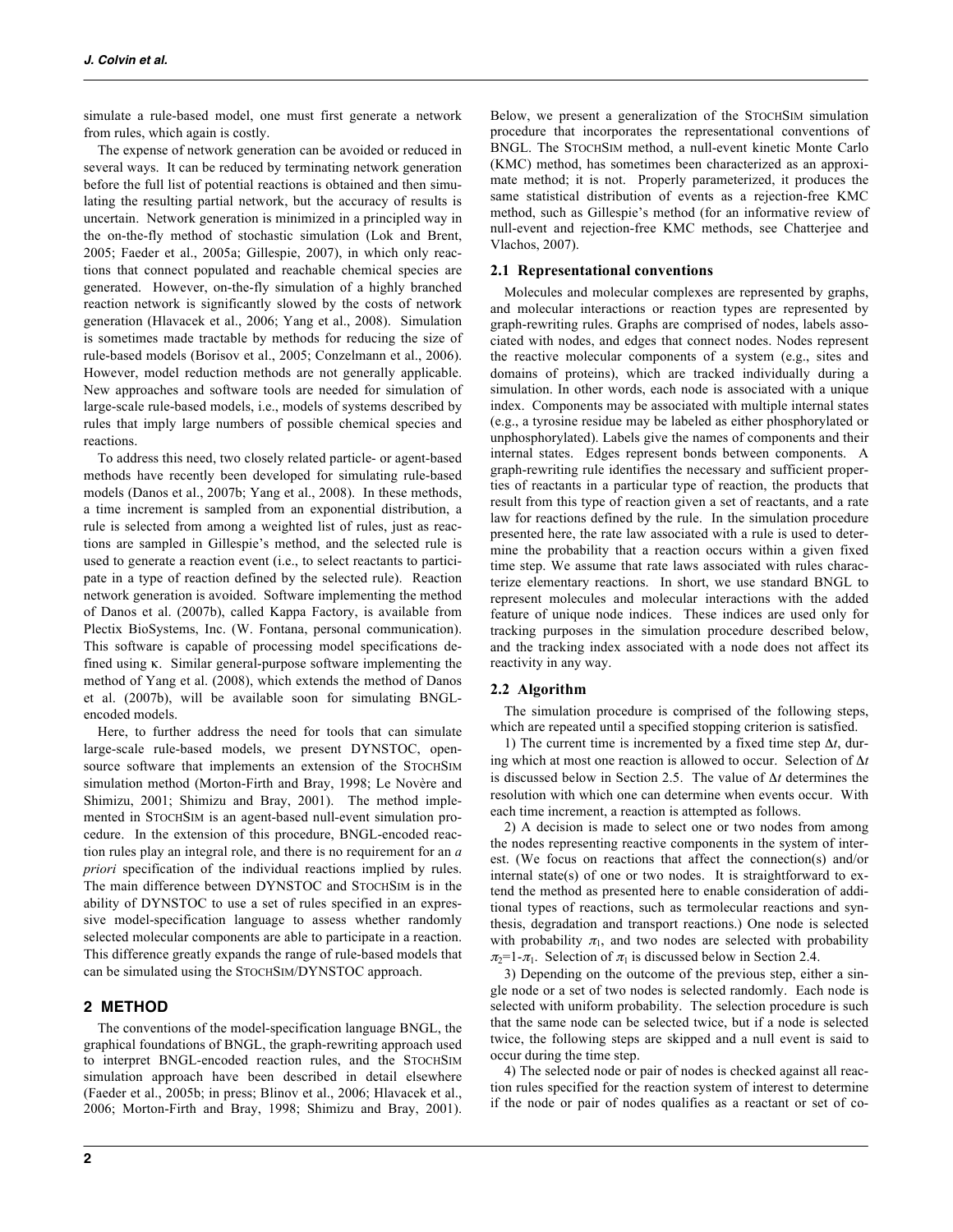reactants in one or more types of reactions defined by the rules. This procedure often requires that the local environment of a selected node be compared against information included in a rule, as described elsewhere (Blinov et al., 2006), to determine if the environment is permissive for reaction. For example, if phosphorylation of a tyrosine depends on co-localization with a kinase, the presence or absence of the kinase in the local environment of the tyrosine must be established before one can determine whether the tyrosine can be phosphorylated. At the end of this step, a list of possible reactions has been identified, including potential reactants. If no reaction is possible, the following steps are skipped and a null event occurs.

 5) Each possible reaction is labeled with an integer index  $r \in [1,..., M]$ , where  $M_i$  is the number of possible reactions for iteration *j* of the simulation procedure, and a probability  $p_r$  is calculated for each reaction. The calculation of reaction probabilities is discussed below in Section 2.3.

6) A uniform deviate  $\rho \in (0,1)$  is generated and used to determine which, if any, of the  $M_j$  possible reactions occurs by finding the smallest integer  $R \leq M_j$  that satisfies  $\sum_{r=1}^{R} p_r \geq \rho$ , where  $p_r$  is the probability calculated in Step 5 for reaction *r*. If no value of *R* satisfies the inequality, the following step is skipped and a null event occurs.

 7) The graph-rewriting operation of the rule defining the reaction with index  $R$  is applied to the graph(s) representing the reactant(s) identified in Step 4. The graph-rewriting process has been described elsewhere (Blinov et al., 2006).

# **2.3 Calculation of the probability of accepting a reaction**

 If a rule indicates that a set of nodes selected in Step 3 of the simulation procedure (Section 2.2) can participate in a reaction *r* (e.g., a rule indicates that a selected pair of nodes can be connected by an edge or a rule indicates that a selected single node can change its internal state), the reaction is accepted with probability  $p_r$  (Step 6). In general, the value of  $p_r$  is chosen such that  $p_r P_r / \Delta t = v_r N_A V$ , where  $v_r$  is the rate law (inherited from the governing rule) that gives the molar rate of reaction *r* (in units such as M  $s^{-1}$ ,  $N_A$  is Avogadro's number, *V* is the volume of the reaction system, and  $P_r$  is the probability of selecting a set of nodes that can participate in reaction *r* in Step 3 of the simulation procedure. In other words,  $p_r$  is chosen such that the expected number of reactants consumed in reaction *r* per time step as a result of applying the simulation procedure, which is given by  $p_rP_r/\Delta t$ , matches the corresponding physicochemical turnover rate, which is given by  $v_rN_AV$ .

 Shimizu and Bray (2001) presented a derivation of expressions that can be used to determine the acceptance probabilities that should be used for two special types of reactions. Following the approach of Shimizu and Bray (2001), we can derive similar expressions for other types of reactions. Below, we give expressions used by DYNSTOC for four types of reactions: I) state-change reactions, II) bimolecular association reactions, III) dissociation reactions, and IV) unimolecular association reactions (i.e., reactions in which two parts of the same molecule or molecular complex are connected). We will refer to these types of reactions as Types I–IV. Below, we will assume that these reactions are characterized by mass-action rate laws.

 The probability of accepting a state-change reaction *r*, which we will denote as  $p_I^r$ , is given by

$$
p'_{I} = \begin{cases} \kappa'_{1} n \Delta t / \pi_{1} & \text{if } \pi \leq \pi_{1} \\ 0 & \text{if } \pi > \pi_{1} \end{cases}
$$
 (1)

where  $\pi \in (0,1)$  is a uniform deviate generated in Step 2 of the simulation procedure,  $\kappa_1^r = k_1^r$ ,  $k_1^r$  is a rate constant (with units such as  $s^{-1}$ ) that characterizes the rate at which a component changes state through reaction  $r$ ,  $n$  is the total number of components (nodes) in the reaction system of interest, and  $\Delta t$  is the fixed time step used in the simulation procedure. Recall that  $\pi_1=1-\pi_2$  is the probability of deciding to inspect a single node (vs. a pair of nodes) in Step 2 of the simulation procedure. Thus, according to Eq. (1), Type I reactions are fired only when the decision is made to select a single node in Step 2 of the simulation procedure.

 The probability of accepting a bimolecular association reaction *r*, which we will denote as  $p_I^r$ , is given by

$$
p'_{II} = \begin{cases} 0 & \text{if } \pi \le \pi_1 \\ \kappa_2' n^2 \Delta t / (2\pi_2) & \text{if } \pi > \pi_1 \end{cases}
$$
 (2)

where  $\pi \in (0,1)$  is a uniform deviate,  $\kappa_2^r = k_{II}^r / (N_A V)$ , and  $k_{II}^r$  is a rate constant (with units such as  $M<sup>-1</sup>s<sup>-1</sup>$ ) that characterizes the rate at which two (distinct) components associate through reaction *r*. The factor of 2 in the denominator of the expression for  $p'_\nI$  arises because there are two ways (ordered sequences) in which a pair of nodes representing reactive components can be selected in Step 3 of the simulation procedure.

 The probability of accepting a dissociation reaction *r*, which we will denote as  $p_{\scriptscriptstyle III}^r$ , is given by the right-hand side of Eq. (1), except with  $\kappa_1^r$  redefined as follows:  $\kappa_1^r = k_{III}^r / 2$ , where  $k_{III}^r$  is a rate constant (with units such as  $s^{-1}$ ) that characterizes the rate at which two (distinct) components dissociate through reaction *r*. Note that a dissociation reaction can be uniquely identified in two ways: by selecting either of the two components that are bound to each other when the choice is made in Step 2 of the simulation procedure to inspect a single node ( $\pi \leq \pi$ <sub>1</sub>) or by selecting two mutually bound components when the choice is made to select a pair of components in Step 2 of the simulation procedure  $(\pi > \pi_1)$ . For the latter case, we arbitrarily set  $p'_m = 0$  because it is more efficient to identify reactions through selection of a single node than a pair of nodes. For the former case, the factor of  $\frac{1}{2}$  that multiplies  $k_{III}^r$  in the expression for  $\kappa_1^r$  above arises because there are two ways that a single node can be selected to uniquely identify a dissociation reaction.

 The probability of accepting a unimolecular (intramolecular) association reaction *r* (e.g., a reaction that connects two ends of a polymer chain to form a ring), which we will denote as  $p'_{I}$ , is given by the right-hand side of Eq. (2), except with  $\kappa_2^r$  redefined as follows:  $\kappa_2^r = k_N^r$ , where  $k_N^r$  is a rate constant (with units such as  $s^{-1}$ ) that characterizes the rate at which two (distinct) components of the same molecule or molecular complex associate through reaction *r*. The factor of 2 in the denominator of the expression for  $p_N^r$  arises because there are two ways (ordered sequences) in which a pair of nodes representing reactive components can be selected. We arbitrarily set  $p_N^r = 0$  when only a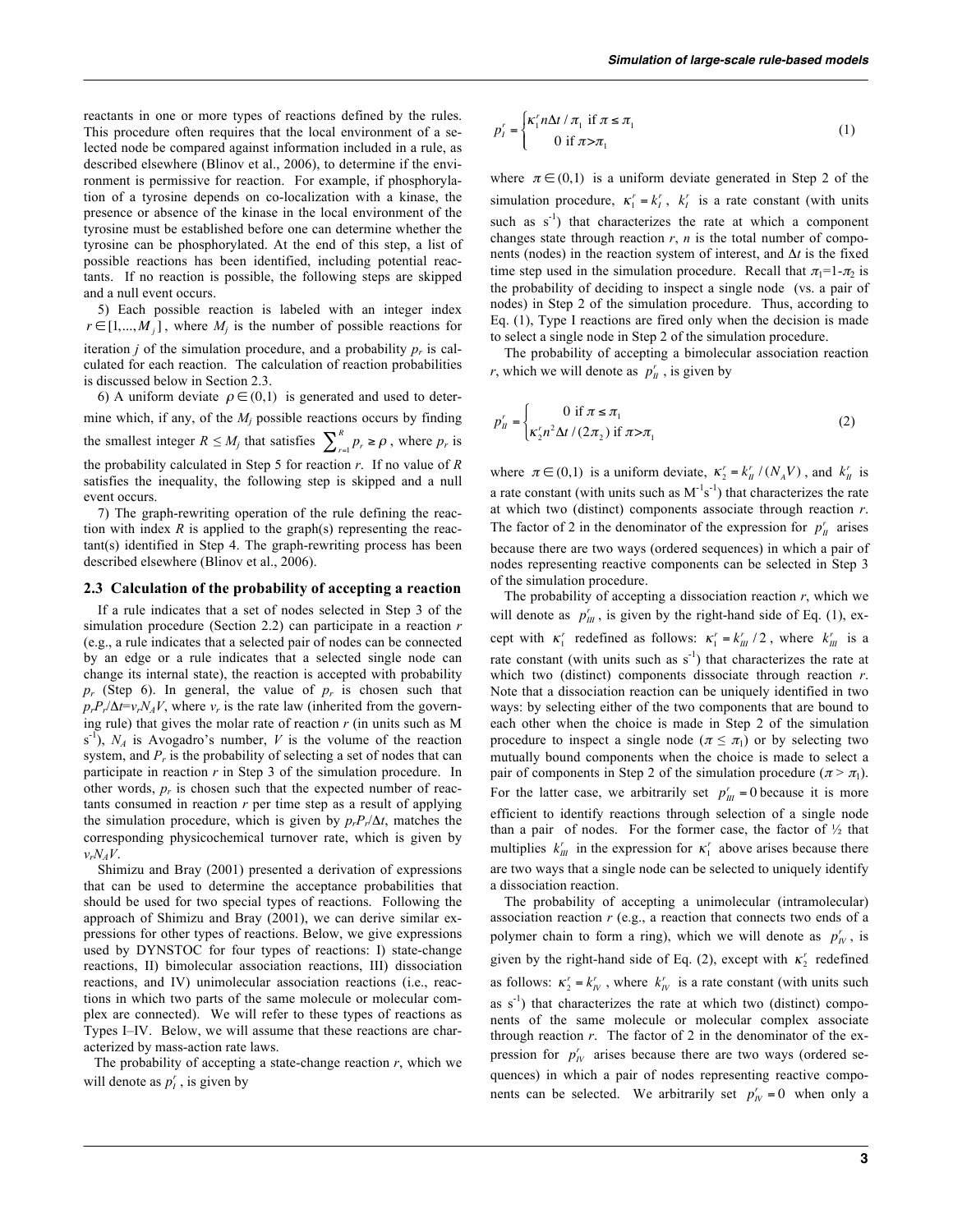single node is inspected in Step 2 of the simulation procedure, because in general, selection of a single node is insufficient to uniquely identify a reaction of this type.

 The above expressions for acceptance probabilities are provided for purposes of illustration. One can easily derive additional expressions from the general relation  $p_rP_r/\Delta t = v_rN_A V$  by following the approach of Shimizu and Bray (2001). DYNSTOC is capable of handling the most common reaction types that can be defined using BNGL—see the examples available at the DYNSTOC web site. An error message is produced if DYNSTOC encounters a reaction type that it does not recognize.

#### **2.4 Selection of the number of nodes to inspect**

 In Step 2 of the simulation procedure (Section 2.2), a decision is made to inspect either one or two nodes. This decision depends on the value chosen for  $\pi_1$  and it determines the types of reactions that are subsequently considered in the simulation procedure. We will refer to reactions that are considered after the selection of a single node as Type 1 reactions. Likewise, we will refer to reactions that are considered after the selection of a pair of nodes as Type 2 reactions. Let us assume that both Type 1 and Type 2 reactions are possible; otherwise, we can set  $\pi_1 = 0$  or 1 trivially. The value of  $\pi_1$  may be set arbitrarily, but for efficiency, the value should be chosen to minimize null events. Following the approach of Morton-Firth and Bray (1998), we adopt the strategy of setting algorithmic parameters so that  $p_1^{\max} = p_2^{\max} = 1$  to minimize null events, where

$$
p_i^{\max} = \frac{n^i \Delta t}{i \pi_i} \kappa_i^{\max} \tag{3}
$$

for  $i \in [1,2]$ . In Eq. (3),  $p_1^{\max}(p_2^{\max})$  denotes the largest probability of accepting a Type 1 (2) reaction at any step during a simulation, and accordingly,  $\kappa_i^{\text{max}}$  denotes the maximal value of  $\sum_{i=1}^{m_j} \kappa_i^r$ *r*=1  $\sum\nolimits_{r=1}^{M_{j}}$ that can be calculated for a list of reactions identified in Step 4 of the simulation procedure for any iteration *j* of the procedure in which a decision is made in Step 2 to inspect  $i \in [1,2]$  nodes. In other words, to minimize the occurrence of null events, we normalize the largest cumulative probability of selecting a reaction in Step 6, regardless of whether one or two nodes are inspected in Step 3.

By setting  $p_1^{\text{max}} = p_2^{\text{max}}$  and then using Eq. (3) and the relation  $\pi_2 = 1 - \pi_1$ , we find the following expression for the optimal value of  $\pi_1$ :

$$
\pi_1 = \frac{\kappa_1^{\max}}{\kappa_1^{\max} + \kappa_2^{\max} n/2}
$$
 (4)

Note that this expression does not depend on the time step  $\Delta t$ . Also note that the values of  $\kappa_1^{\max}$  and  $\kappa_2^{\max}$  depend on the connectivity of the reaction network being simulated as well as the factors, such as rate constants, indicated in Section 2.3.

 By introducing the concept of pseudo nodes to set the value of  $\pi$ <sub>1</sub> (Morton-Firth and Bray, 1998), we can ensure that only three random numbers are generated in the simulation procedure for each time step instead of three or four. In this approach,  $\pi_1$  is related to the number of pseudo nodes,  $n_0$ , as follows:  $\pi_1 = n_0 / (n + n_0)$ . A suboptimal value of  $\pi_1$  is likely to result from this procedure because  $n_0$  is necessarily an integer. In this case, the optimal time step (given below) must be reduced. For example, as can be easily confirmed, if  $\pi_1$  is less than the optimal value given by Eq. (4) by a factor of  $1 - \varepsilon$ , where  $0 \le \varepsilon \le 1$ , then the optimal time step must be reduced by the same factor. Note that  $1 - \varepsilon$  is the relative error introduced by using an integer pseudo node count that gives a value for  $\pi_1$  less than that given by Eq. (4).

# **2.5 Selection of the time step**

 In Gillespie's method, the time step is sampled from an exponential distribution and a reaction occurs at each time step. In contrast, DYNSTOC (as well as STOCHSIM) uses a fixed time step and rejection sampling. In other words, this approach introduces null events, i.e., time steps in which no reactions occur. The time step must be carefully chosen. If the time step is too large, more than one reaction is likely to occur (in the physical system) during a step and the accuracy of simulation is degraded. If the time step is too small, accuracy is ensured but at the expense of computational efficiency, because the cost of null events is wasted. These events do not change the state of a system.

When  $\pi_1$  is given by Eq. (4), we can use  $p_1^{\max} = 1$  and Eq. (3) to find the largest time step  $\Delta t$  that can be used in a simulation without introducing error:

$$
\Delta t = \frac{1}{\kappa_1^{\max} n + \kappa_2^{\max} n^2 / 2}
$$
 (5)

It should be noted that, although  $\Delta t$  in this equation does not explicitly depend on the choice of  $\pi_1$ , Eq. (5) is valid only if  $\pi_1$  is given by Eq. (4).

 DYNSTOC uses Eqs. (4) and (5) to automatically set the values of  $\pi_1$  and  $\Delta t$  on the basis of estimated values of  $\kappa_1^{\max}$  and  $\kappa_2^{\max}$ , which are initially obtained from an inspection of the rules to be used in a simulation. The cumulative probability of accepting a reaction in Step 6 of the simulation procedure is checked at every iteration of the procedure and if this quantity is ever found to be greater than 1, DYNSTOC generates an error message reporting how  $\Delta t$  should be manually rescaled to normalize the cumulative probability.

# **3 DEMONSTRATION AND VALIDATION**

 To validate DYNSTOC, we simulated a number of rule-based models and compared the results against those obtained using BioNetGen (results not shown). BNGL-encoded specifications of these models, which can be processed by both DYNSTOC and BioNetGen, are available at the DYNSTOC web site. Below, we further validate DYNSTOC by considering two challenging testcase models that cannot be simulated using BioNetGen (except in special cases) but can be simulated using DYNSTOC and independent problem-specific approaches. These test cases demonstrate the ability of DYNSTOC to simulate multisite phosphorylation and multivalent binding dynamics.

#### **3.1 Test case I: multisite phosphorylation**

 We consider an idealized rule-based model for a system in which autophosphorylation of a receptor tyrosine kinase (RTK) can generate a multitude of receptor phosphoforms and phosphorylation-dependent adapter-bound receptor states. The model captures the interactions of a cytosolic adapter protein with a dimer of RTKs, which are tightly associated. The adapter protein is comprised of a Src homology 2 (SH2) domain, and each receptor in a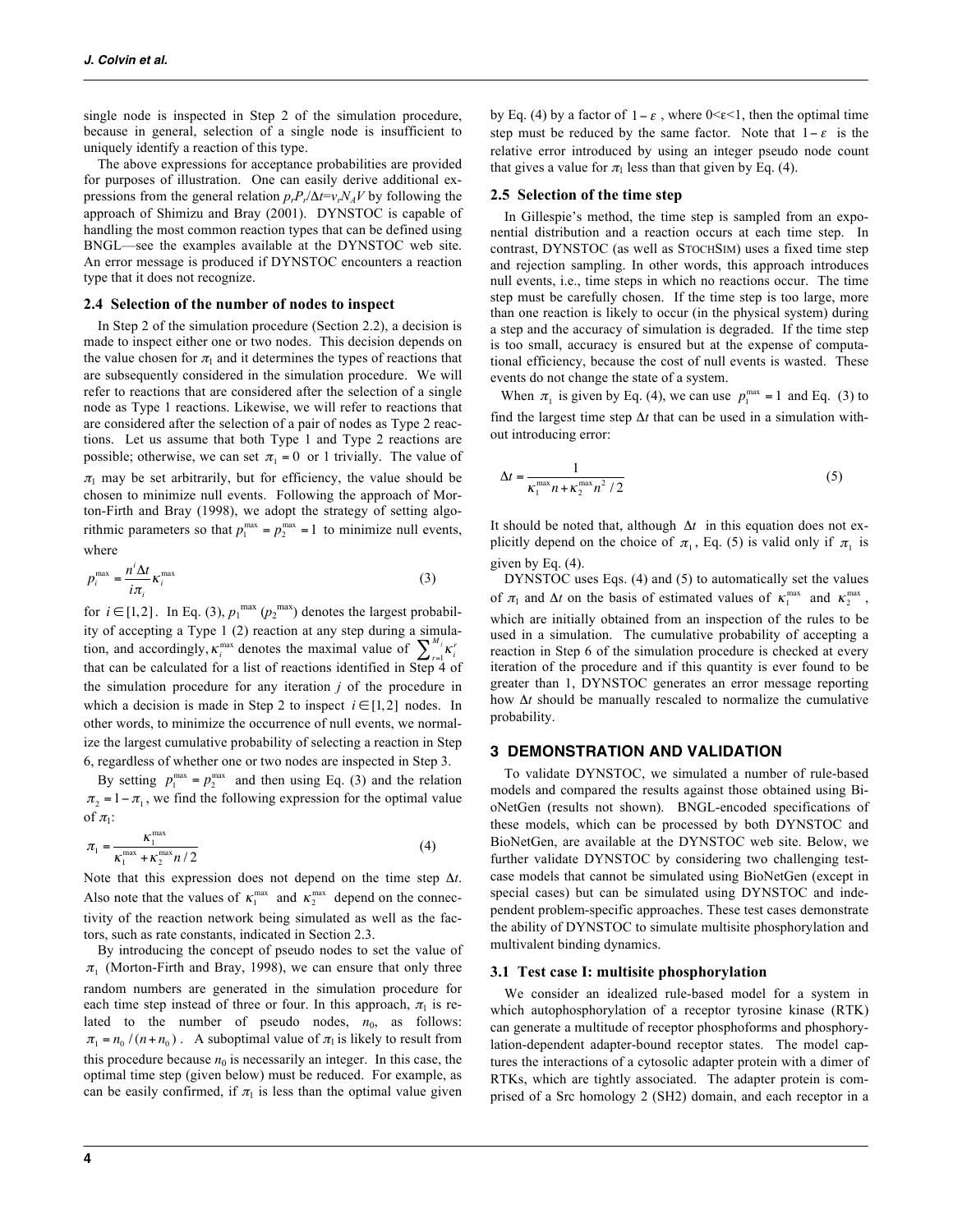dimer is comprised of an active catalytic subunit and *n* autophosphorylation sites. When a site is phosphorylated, it can bind the SH2 domain of an adapter protein. The rules of the model are given in pseudo BNGL as follows:

 $D(Y_{ii}U) > D(Y_{ii}P)$  (6a)

$$
D(Y_{ij} \sim P) \sim D(Y_{ij} \sim U) \tag{6b}
$$

$$
D(Y_{ij} \sim P) + A(SH2) \ll D(Y_{ij} \sim P!1).A(SH2!1)
$$
 (6c)

where 'D' denotes a receptor dimer, 'Y<sub>ij</sub>' ( $i=1,...,n$ ;  $j=1,2$ ) denotes the *i*th tyrosine of the *j*th receptor in a receptor dimer, 'U' denotes an unphosphorylated tyrosine, 'P' denotes a phosphorylated tyrosine, 'A' denotes an adapter protein, and 'SH2' denotes the SH2 domain of an adapter protein. As usual in BNGL, the internal state label of a molecular component is prefixed by a tilde and a bond name is prefixed by an exclamation mark. Sharing of a bond name indicates that two molecular components are connected. The plus sign on the left-hand side of Eq. (6c) indicates that the molecularity of reactions defined by this rule is two. The absence of a plus sign on the right-hand side indicates that reverse reactions have a molecularity of one. Reactions defined by the rules of Eqs. (6a) and (6b) also have a molecularity of one. The period on the righthand side of Eq. (6c) indicates joint membership in a complex. The above rules represent autophosphorylation of receptor tyrosines (Eq. (6a)), dephosphorylation of receptor tyrosines via phosphatases not explicitly included in the model (Eq. (6b)), and reversible adapter-receptor binding via SH2 domain recognition of phosphotyrosine (Eq. (6c)). An illustration of the model of Eqs. (6) is available at the DYNSTOC web site.

 The total number of rules defined in Eqs. (6) is 6*n*, and as can easily be confirmed, the number of chemical species implied by a rule set, *N*, is given by

$$
N = 1 + 3^{n} + {3^{n} \choose 2} = 1 + 3^{n} (1 + 3^{n}) / 2
$$
 (7)

In this count, one species corresponds to free adapter protein, A(SH2);  $3<sup>n</sup>$  species correspond to symmetric complexes; and the rest correspond to asymmetric complexes. Note that a receptor has 3*n* possible states because each of its *n* tyrosines has three possible states: free and unphosphorylated or phosphorylated and phosphorylated and bound. Thus, the rules of Eqs. (6) tend to imply a large reaction network. However, because each receptor tyrosine is independent, this network can be characterized by a number of coupled ordinarily differential equations (ODEs) derived from the law of mass action that is much less than *N* (Borisov et al., 2005; Conzelmann et al., 2006). As we will see, DYNSTOC is able to simulate Eqs. (6) without taking advantage of this simplifying insight, and we can compare the results against those obtained from the reduced system of ODEs, which is given below.

For  $i=1,...,n$  and  $j=1,2$ , we can write the following mass-action equations:

$$
d[U_{ij}]/dt = -\phi_i[U_{ij}]+\delta_i[P_{ij}]
$$
\n(8a)

$$
d[P_{ij}]/dt = \phi_i[U_{ij}] - \delta_i[P_{ij}] - k_{+i}[P_{ij}] + k_{-i}[AP_{ij}]
$$
\n(8b)

$$
d[AP_{ij}]/dt = k_{+i}[P_{ij}][A] - k_{-i}[AP_{ij}]
$$
\n(8c)

where  $[U_{ii}]$  is the concentration of the *i*th tyrosine in the *j*th receptor in unphosphorylated form,  $[P_{ij}]$  is the concentration of the *i*th tyrosine in the *j*th receptor in phosphorylated form and unbound to adapter,  $[AP_{ii}]$  is the concentration of adapter protein bound to the *i*th tyrosine in the *j*th receptor, [*A*] is the concentration of free adapter protein,  $\phi$  is the apparent first-order rate constant for autophosphorylation of the *i*th tyrosine in a receptor (we assume that autophosphorylation is substrate limited),  $\delta_i$  is the apparent firstorder rate constant for dephosphorylation of the *i*th tyrosine in a receptor (we assume that phosphatases are present in excess), *k+i* is the rate constant for binding of the adapter protein to the *i*th tyrosine in a receptor, and  $k_i$  is the rate constant for dissociation of the adapter protein from the *i*th tyrosine in a receptor. If we assume that mass is conserved on the time scale of interest, we can also write the following equation:

$$
[A] = [A_T] - \sum_{j=1}^{n} [A P_{ij}]
$$
\n(9)

where  $[A_T]$  is total concentration of adapter protein. Eqs. (8) and (9) can be solved using standard numerical methods to obtain results that can be compared against DYNSTOC simulation results.

### **3.2 Test case II: multivalent binding**

 We consider an idealized rule-based model for a system in which multivalent ligand-receptor binding can generate a multitude of ligand-induced receptor aggregates. The model captures the interactions of a soluble trivalent ligand with a mobile cell-surface bivalent receptor (Yang et al., 2008). The rules of this model are given in BNGL as follows:

$$
L(r,r,r) + R(l) \ge L(r!1,r,r).R(l!1)
$$
\n(10a)

 $L(r!+r) + R(l) \rightarrow L(r!+r!1) \cdot R(l!1)$  (10b)

$$
L(r!1).R(l!1) \to L(r) + R(l) \tag{10c}
$$

where 'L' denotes a ligand, 'R' denotes a receptor, 'r' denotes one of three identical binding sites on a ligand, and 'l' denotes one of two identical binding sites on a receptor. The above rules represent capture of free ligand (Eq. (10a)), receptor crosslinking (Eq. (10b)), and ligand-receptor dissociation (Eq. (10c)). The model is relevant for studying several experimental systems (Bilgiçer et al., 2007; Sil et al., 2007; Posner et al., 2002; 2007). An illustration of the model of Eqs. (10) is available at the DYNSTOC web site.

 A large number of acyclic receptor aggregates can arise through the interactions represented by the rules of Eqs. (10), and as a result, this model, depending on parameter values, can be difficult or impossible to simulate with conventional approaches (Hlavacek et al., 2006; Yang et al., 2008). Moreover, correct simulation of Eqs. (10) requires enforcement of the '+' constraint of Eq. (10b), which prohibits the formation of cyclic aggregates (Yang et al., 2008). This type of constraint on molecularity is difficult and sometimes expensive to enforce (Yang et al., 2008), but the need to enforce such a constraint is common, especially for rules that characterize aggregation phenomena.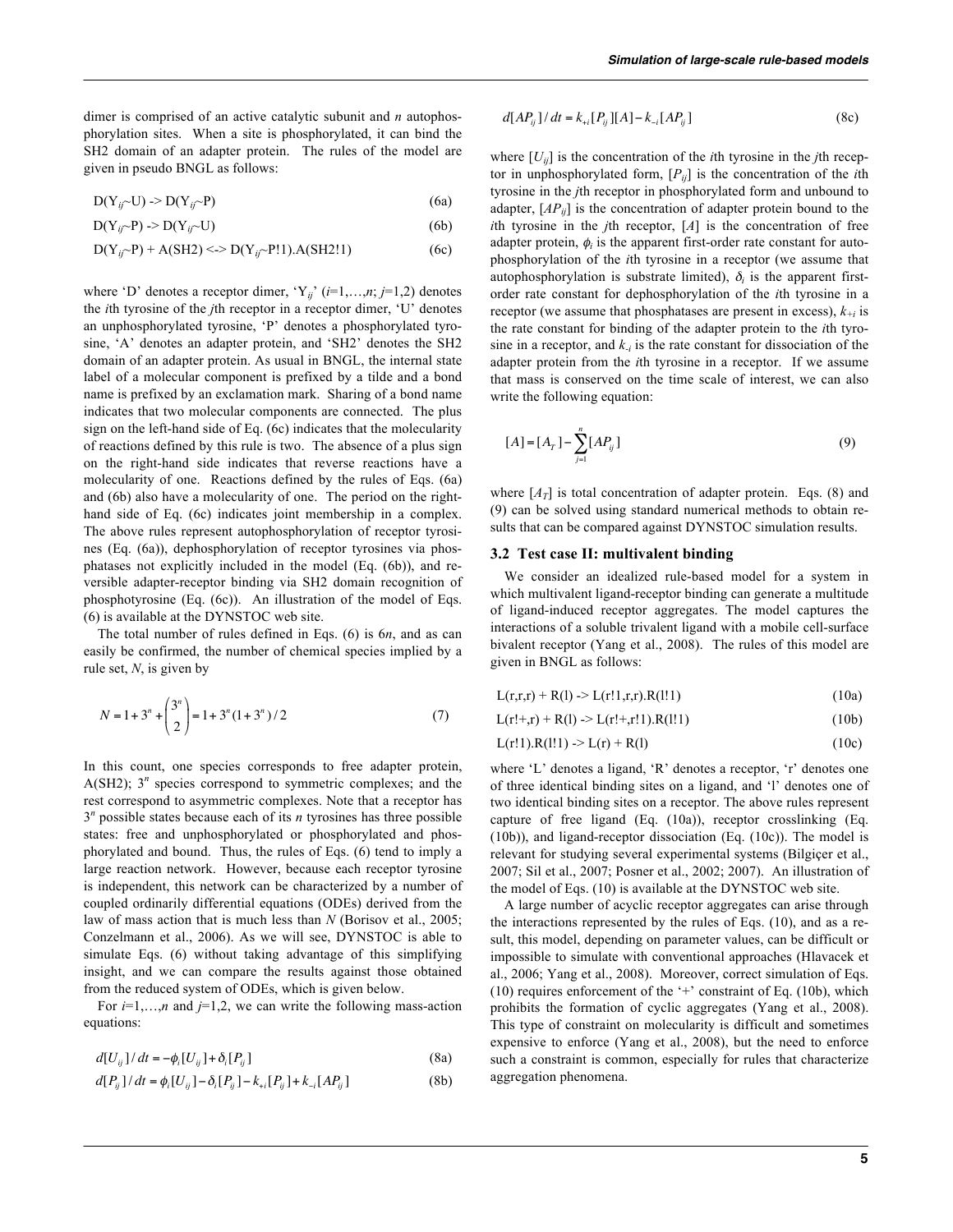Here, we will demonstrate how DYNSTOC simulations of Eqs. (10) can be used to study the system of Posner et al. (2002). In particular, we will attempt to make a connection between cellsurface binding events and the cellular response to these events. The components of the system of Posner et al. (2002) include RBL cells, which express Fc $\epsilon$ RI (the high-affinity cell-surface receptor for IgE antibody), a model antigen containing three symmetrically arrayed 2,4-dinitrophenol (DNP) hapten groups, and a bivalent monoclonal anti-DNP IgE antibody. The trivalent antigen interacts with anti-DNP IgE-Fc $\epsilon$ RI complexes on RBL cells, which are long lived, to stimulate a robust cellular secretory response (Posner et al., 2002). Aggregation of Fc $\epsilon$ RI is known to trigger signaling events that can lead to degranulation (Metzger, 1992). We will assume, as in earlier work (Dembo and Goldstein, 1978), that the cellular secretory response to ligand correlates with the number of receptors in ligand-induced receptor aggregates at steady state. However, we will assume that receptor dimers are non-stimulatory because the bivalent analogue of the trivalent ligand of Posner et al. (2002) does not elicit a secretory response. As shown in Fig. 1, we can find values for parameters in the model of Yang et al. (2008), which we will call the TLBR model, such that ligand-



induced receptor aggregation correlates with the secretory response to ligand. Below, we will use these parameter values to further investigate cell-surface ligand-receptor interactions.

**Fig. 1.** The steady-state fraction of receptors in ligand-induced receptor aggregates containing three or more receptors, *S*3, correlates with the secretory response of RBL cells at different doses of the trivalent ligand of Posner et al. (2002). Points represent measurements of secretion reported in Fig. 4 of Posner et al. (2002). The line is obtained by using DYNSTOC to simulate the TLBR model (Eqs. 10) with the parameter values indicated below. There are six parameters in this model: ligand dose;  $N<sub>R</sub>$ , the number of receptors per cell; *V*, the volume of extracellular fluid surrounding a single cell;  $k_{+1}$ , the single-site rate constant for ligand-receptor binding when ligand is freely diffusing;  $k_{+2}$ , the single-site rate constant for ligandreceptor binding when ligand is tethered to the cell surface; and  $k_{\text{off}}$ , the single-site rate constant for ligand-receptor dissociation. We set  $V=10^{-9}$  L, which corresponds to a cell density of  $10^6$  cells/ml; we set  $k_{off}=0.01 \text{ s}^{-1}$ , which is consistent with assays of binding of monovalent hapten to anti-DNP IgE (Erickson et al., 1987; Xu et al., 1998); and we set  $N_{\rm R}$ =300,000/cell, which is consistent with assays of the number of Fc $\epsilon$ RI on RBL cells (Erickson et al., 1987). We systematically varied  $k_{+1}$  and  $k_{+2}$ in a grid search to find values for which  $S_3$  is maximal at the same ligand dose that yields maximal secretory response. The line shown in this figure is calculated using  $k_{+1} = 3.6 \times 10^5 \text{ M}^{-1} \text{s}^{-1}$  and  $k_{+2}N_{\text{R}} = 9 \times 10^{-4} \text{ s}^{-1}$ . To speed calculations, we considered only 1% of the volume surrounding a cell in simulations.

## **3.3 Validation of simulation results**

 The results of simulations obtained using DYNSTOC and independent methods can be compared in Fig. 2. The simulation results of Fig. 2A were obtained by using DYNSTOC to process the rules of Eqs. (6) and by numerical integration of Eqs. (8) and (9) for *n*=6 (*N*=266,086 (Eq. (7)). Interestingly, the time courses of Fig. 2A indicate that ordered phosphorylation of tyrosines is possible for purely kinetic reasons. The simulation results of Fig. 2B were obtained by using DYNSTOC to process the rules of Eqs. (10) and by using a problem-specific implementation of the (general) method of Yang et al. (2008), which we will call the YMFH method, to process the same rule set. As can be seen, DYNSTOC produces results that are consistent with those obtained independently. Interestingly, the time courses of Fig. 2B suggest that receptor trimers are predominantly responsible for the RBL secretory response to the trivalent ligand of Posner et al. (2002). The results of Fig. 2 serve not only to validate DYNSTOC but also to demonstrate that DYNSTOC is capable of simulating large-scale rulebased models.



**Fig. 2.** Validation of DYNSTOC simulation results. (a) Time courses of tyrosine phosphorylation calculated by using numerical integration to solve Eqs. (8) and (9) for *n*=6 (dotted lines) and by using DYNSTOC to simulate the corresponding set of rules given by Eqs. (6) (solid lines). Note the transformation of time *t* (sec). The initial data are  $[A]=[A_T]=0.12 \mu M$  and  $[U_{ii}]$ =1.2  $\mu$ M,  $[P_{ii}]$ =0, and  $[AP_{ii}]$ =0 for  $i=1,...,6$  and  $j=1,2$ . Additional parameters have the following values:  $V=1.4 \times 10^{-12}$  L (cell volume);  $k_{+1} = k_{+2} = 7.6 \times 10^6 \text{ M}^{-1} \text{s}^{-1}, k_{+3} = k_{+4} = 1.7 \times 10^6 \text{ M}^{-1} \text{s}^{-1}, k_{+5} = k_{+6} = 6.7 \times 10^6 \text{ M}^{-1} \text{s}^{-1};$  $k_i$ =0.3 s<sup>-1</sup> for  $i=1,...,6$ ;  $\phi_1 = \phi_2 = 0.01$  s<sup>-1</sup>,  $\phi_3 = \phi_4 = 0.1$  s<sup>-1</sup>,  $\phi_5 = \phi_6 = 0.8$  s<sup>-1</sup>; and  $\delta_i = 0.01$  s<sup>-1</sup> for  $i = 1, \ldots, 6$ . (b) Time courses of ligand-induced receptor aggregation after the addition of ligand (6 nM) according to Eqs. (10). Time courses are calculated by using a problem-specific implementation of the YMFH method (dotted lines) and DYNSTOC (solid lines). Parameter values are the same as for Fig. 1. Time courses are shown for aggregates containing 2, 3, and 4 receptors. To speed calculations, we considered only 1% of the relevant volume in DYNSTOC simulations; we considered a larger volume in simulations using the YMFH method to reduce noise. The model/simulation-specification files processed by DYNSTOC to produce the results shown here (testcase1.bngl and testcase2.bngl) are available at the DYNSTOC web site.

#### **3.4 Efficiency**

 Figure 3 illustrates the efficiency of DYNSTOC relative to the YMFH method. Both methods were used to simulate the rules of Eqs. (10) over ranges of model parameter values that affect the complexity of simulation. Increasing the number of receptors  $N_R$ (Fig. 3A) increases the frequency of reactions, and increasing the dimensionless parameter  $\beta = N_R k_{+2}/k_{\text{off}}$  (Fig. 3B) increases the average size of ligand-induced receptor aggregates at equilibrium (Goldstein and Perelson, 1984). As can be seen, the computational cost of simulating Eqs. (10) with DYNSTOC scales as a function of simulation complexity similarly to the YMFH method. However, the cost of DYNSTOC simulations can be orders of magnitude greater. The results of Fig. 3 are not unexpected, because time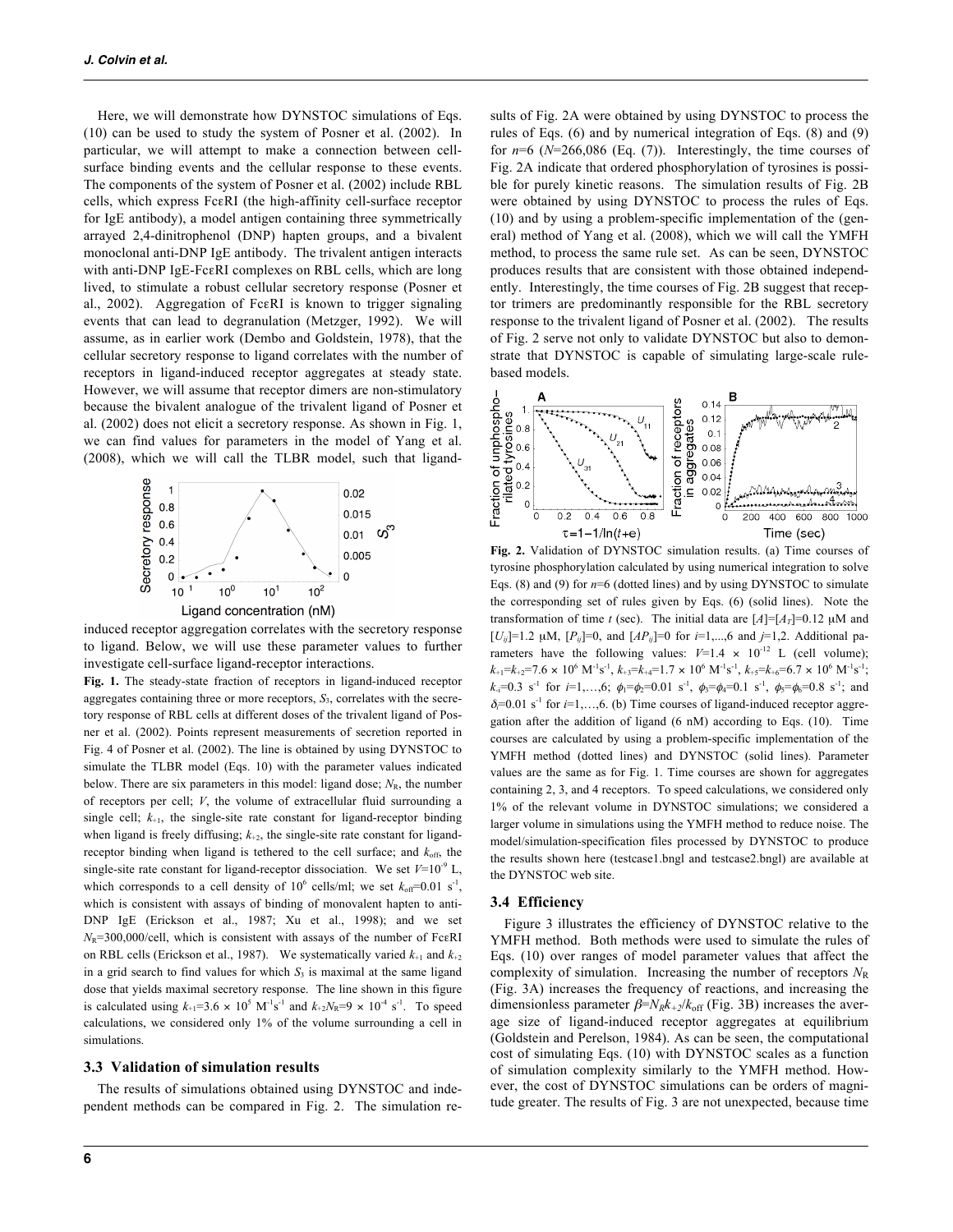steps in the method of DYNSTOC are fixed and must generally be smaller than in the YMFH method, which involves sampling of time steps from an exponential distribution, as in the method of Gillespie (2007). It should be emphasized that DYNSTOC is a general-purpose simulation tool, whereas the implementation of the YMFH method being considered here is problem specific. It should also be remembered that simulation of the rules of Eqs. (10) is impractical with conventional methods (Hlavacek et al., 2006; Yang et al., 2008).



**Fig. 3.** Efficiency of DYNSTOC. We compare DYNSTOC (solid lines) and a problem-specific implementation of the YMFH method (dotted lines); these methods are used to simulate Eqs. (10). (a) Scaling of computational cost with system size, where size is measured by  $N_{R}$ , the number of cell-surface receptors. Additional parameter values:  $V=10^{-12}$  L;  $k_{+1}=1.8$  x  $10^5$  M<sup>-1</sup>s<sup>-1</sup>;  $k_{+2}N_R$ <sup>ref</sup>=0.03 s<sup>-1</sup>, where  $N_R$ <sup>ref</sup>=300;  $k_{off}$ =0.01 s<sup>-1</sup>; and  $N_L$ =4,200. (b) Scaling of computational cost with dimensionless parameter  $\beta = N_R k_{+2}/k_{\text{off}}$ , which controls the (equilibrium) extent of ligand-induced receptor aggregation. The value of  $\beta$  was adjusted by varying  $k_{+2}$  while holding  $N_R$ =300, and  $k_{off}$ =0.01 s<sup>-1</sup> fixed. Additional parameter values:  $V=10^{-12}$  L,  $N_L=4,200$ , and  $k_{+1}=1.8 \times 10^7$  M<sup>-1</sup>s<sup>-1</sup>. In each panel, the y-axis indicates the total CPU time per reaction event required to simulate the kinetics of the TLBR model from time *t*=0 to 1000 s with all ligand initially free. Parameter values used in simulations are the same as those used by Yang et al. (2008). See the file tlbr.bngl at the DYNSTOC web site

# **4 CLOSING REMARKS**

 Languages, such as BNGL, provide a means for the specification of kinetic models for signal-transduction and other biochemical systems in terms of rules for molecular interactions. However, because of combinatorial complexity (Hlavacek et al., 2003; 2006), the biochemical reaction networks implied by typical rule sets are large scale. The process of deriving a network from rules is expensive, and rule-derived networks (if they can be practically generated from rules) are difficult to simulate using conventional ODE-based and stochastic simulation approaches. To address this problem, we have generalized the agent-based simulation method of STOCHSIM and implemented the generalized method in software called DYNSTOC, which can interpret BNGL-encoded model specifications.

 The generalized simulation method presented here differs from the original STOCHSIM method in a number of ways. For example, model specification and reporting of simulation results are greatly eased by the ability to use BNGL. However, the main advance is reformulation of the STOCHSIM method to enable explicit tracking of the connectivity of molecules in molecular complexes. This advance is enabled by the use of graphs to represent molecules and molecular complexes. The generalized method is also capable of accounting for a richer variety of reaction types, such as intramolecular association reactions, which, with the exception of special cases, cannot be considered within the original STOCHSIM framework.

 The results of Fig. 3 suggest that the STOCHSIM/DYNSTOC simulation method is less efficient than the YMFH method. These results provide motivation for development of general-purpose software implementing the YMFH method, and DYNSTOC should be useful for validating such software when available. Although other simulation methods may be more efficient, DYNSTOC should still be useful for simulating a wide variety of biochemical systems, and we find the capabilities of DYNSTOC demonstrated here to be quite exciting.

# **ACKNOWLEDGEMENTS**

We thank Guy Yosiphon for helpful discussions.

*Funding:* This work was supported by NIH grants AI35997, CA109552, GM076570, and RR18754; DOE contract DE-AC52- 06NA25396; and the Arizona Biomedical Research Commission.

*Conflict of Interest:* none declared.

## **REFERENCES**

- Andrei,O. and Kirchner,H. (2008) Graph rewriting strategies for modeling biochemical networks. In Negru,V., Jebelean,T., Petcu,D. and Zaharie,D. (eds), *Proceedings of the Ninth International Symposium on Symbolic and Numeric Algorithms for Scientific Computing.* IEEE, Piscataway, NJ, pp. 407–414.
- Bilgiçer,B., Moustakas,D.T., and Whitesides,G.M. (2007) A synthetic trivalent hapten that aggregates anti-2,4-DNP IgG into bicyclic trimers. *J. Am. Chem. Soc.* **129**, 3722–3728.
- Blinov,M.L., Faeder,J.R., Goldstein,B. and Hlavacek,W.S. (2004) BioNetGen: software for rule-based modeling of signal transduction based on the interactions of molecular domains, *Bioinformatics* **20**, 3289–3291.
- Blinov,M.L., Yang,J., Faeder,J.R. and Hlavacek,W.S. (2006) Graph theory for rulebased modeling of biochemical networks, *Lect. Notes Comput. Sci.*, **4230**, 89–106.
- Borisov,N.M., Markevich,N.I., Hoek,J.B. and Kholodenko,B.N. (2005) Signaling through receptors and scaffolds: independent interactions reduce combinatorial complexity. *Biophys. J.* **89**, 951–966.
- Chatterjee,A. and Vlachos,D.G. (2007) An overview of spatial microscopic and accelerated kinetic Monte Carlo methods. *J. Computer-Aided Mater. Des.* **14**, 253–308.
- Conzelmann,H., Saez-Rodriguez,J., Sauter,T., Kholodenko,B.N. and Gilles,E.D. (2006) A domain-oriented approach to the reduction of combinatorial complexity in signal transduction networks. *BMC Bioinformatics* **7**, 34.
- Danos,V. (2007) Agile modelling of cellular signalling. *AIP Conf. Proc.* **963**, 611– 614.
- Danos,V. and Laneve,C. (2004) Formal molecular biology. *Theor. Comput. Sci.* **325**, 69–110.
- Danos,V., Feret,J., Fontana,W., Harmer,R. and Krivine,J. (2007a) Rule-based modelling of cellular signalling. *Lect. Notes Comput. Sci.* **4703**, 17–41.
- Danos,V., Feret,J., Fontana,W. and Krivine,J. (2007b) Scalable simulation of cellular signaling networks. *Lect. Notes Comput. Sci.* **4807**, 139–157.
- Dematté,L., Priami,C. and Romanel,A. (2008) The BlenX language: a tutorial. *Lect. Notes Comput. Sci.* **5016**, 313–365.
- Erickson,J., Goldstein,B., Holowka,D. and Baird,B. (1987) The effect of receptor density on the forward rate constant for binding of ligands to cell surface receptors. *Biophys. J.* **52**, 657–662.
- Faeder,J.R., Blinov,M.L., Goldstein,B. and Hlavacek,W.S. (2005a) Rule-based modeling of biochemical networks. *Complexity* **10**, 22–41.
- Faeder,J.R., Blinov,M.L. and Hlavacek,W.S. (2005b) Graphical rule-based representation of signal-transduction networks, In Liebrock,L.M. (ed), *Proc. 2005 ACM Symp. Appl. Computing*. ACM Press, New York, pp. 133–140.
- Faeder,J.R., Blinov,M.L. and Hlavacek,W.S. (in press) Rule-based modeling of biochemical systems with BioNetGen. *Methods Mol. Biol.*
- Gillespie,D.T. (2007) Stochastic simulation of chemical kinetics. *Annu. Rev. Phys. Chem.* **58**, 35–55.